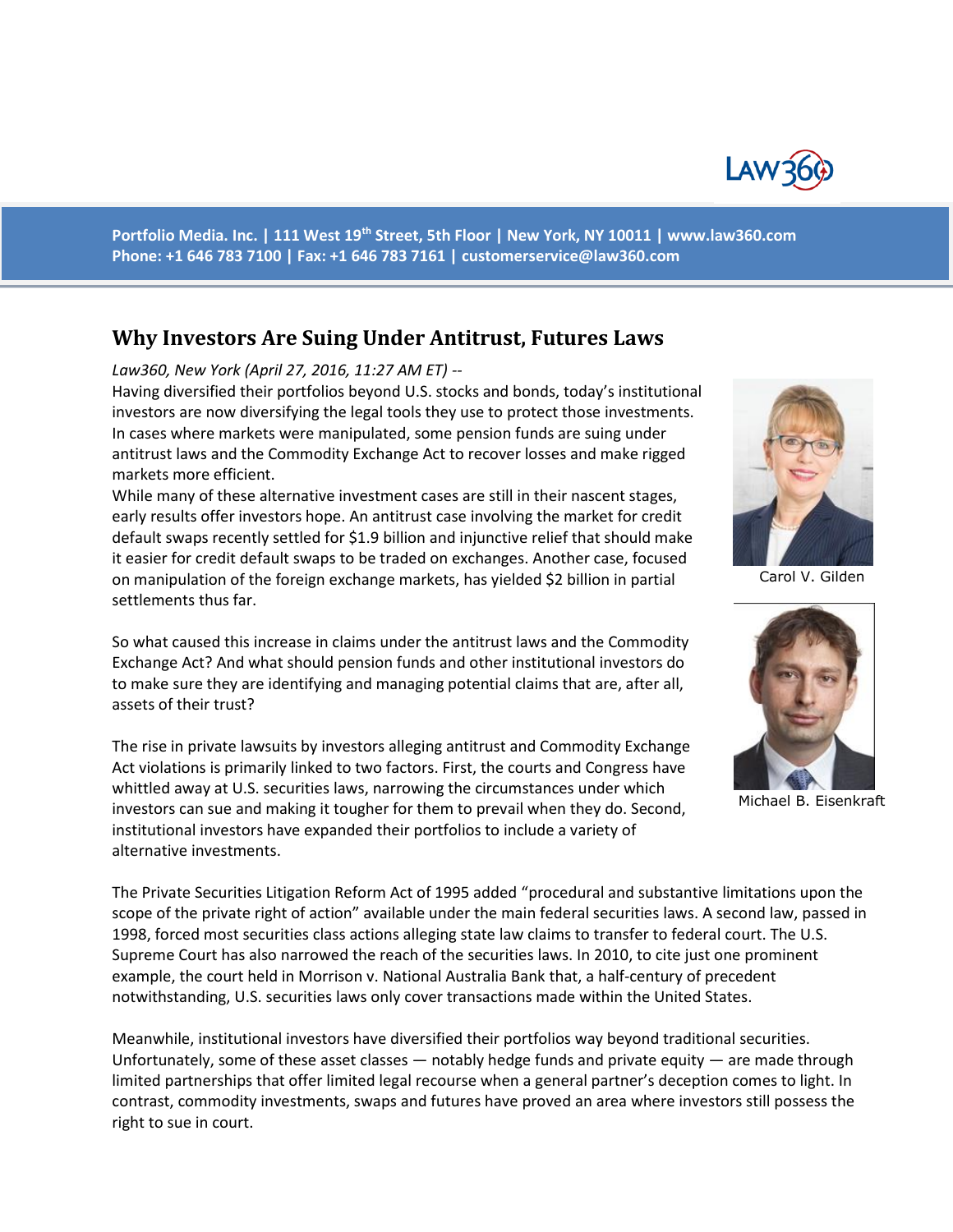Commodities make up a growing segment of retirement plan assets, despite plummeting valuations, according to this year's P&I 1000. The survey found that defined-benefit pension funds held \$22.5 billion in commodity assets as of Sept. 30, 2015, up from \$4.1 billion in 2006, with 55 U.S. pension funds holding commodities, more than triple the number a decade ago. The long-term increase comes despite a 50 percent decline in commodities prices over the last five years, as measured by the Bloomberg Commodity Index.

The Commodity Exchange Act, or CEA, protects investors in futures contracts much like the federal securities laws shield investors in securities. The CEA allows investors to sue under four specific circumstances, including market manipulation in connection with a contract for sale of a commodity. It is this circumstance that most often directly concerns institutional investors, who can be damaged by artificially low or high prices created by a manipulated market.

While the CEA primarily protects commodities futures contracts, it can offer critical protection to funds invested in that space. Recently, investors have sued over alleged manipulation of the market for gold futures and silver futures. Our firm represents investors in eurodollar futures who have brought claims based on the manipulation of the Libor rate. In another case, we represent investors suing some of the world's largest banks for allegedly manipulating the market for U.S. treasury futures. More than a dozen pension funds filed claims in that case.

The antitrust laws, in turn, offer much broader remedies. In its 1958 Northern Pacific Railway decision, the Supreme Court said antitrust laws were designed to preserve "free and unfettered competition as the rule of trade" by prohibiting contracts, combinations or conspiracies that "unreasonably" restrain competition. Since the behavior they bar can touch arguably any good or service, the antitrust laws can provide protection from price fixing, market manipulation and other conspiracies for a broad range of investments by other institutional investors.

In addition to the gold, silver, Treasurys and eurodollar futures cases mentioned previously, pension funds are using antitrust laws to recover their losses in credit default swaps and foreign exchange benchmark rates. In another case, where we represent the Public School Teachers' Pension and Retirement Fund of Chicago, the plaintiffs are pursuing major banks under the antitrust laws for manipulating the market for interest rate swaps.

The interest rate swaps case, like the credit default swaps action mentioned above, highlights an important benefit of suing under these laws. In addition to monetary damages, plaintiffs are seeking injunctive relief court orders aimed at fixing the problem in the manipulated market going forward.

Many institutional investors have developed policies and procedures to effectively manage their securities litigation claims: identifying new lawsuits in which they should consider active involvement and making sure they collect all proceeds due from class action settlements. Motivated by the Supreme Court's 2010 Morrison decision, some funds have broadened their portfolio monitoring program to include foreign securities lawsuits, which present different sets of potential risks and rewards. Now they should review their procedures once again to make sure their monitoring law firms can identify and prosecute antitrust, CEA and other nonsecurities claims.

—By Carol V. Gilden and Michael B. Eisenkraft, Cohen Milstein Sellers & Toll PLLC

*Carol Gilden is a partner in Cohen Milstein's Chicago office. Michael Eisenkraft is a partner in the firm's New York office.*